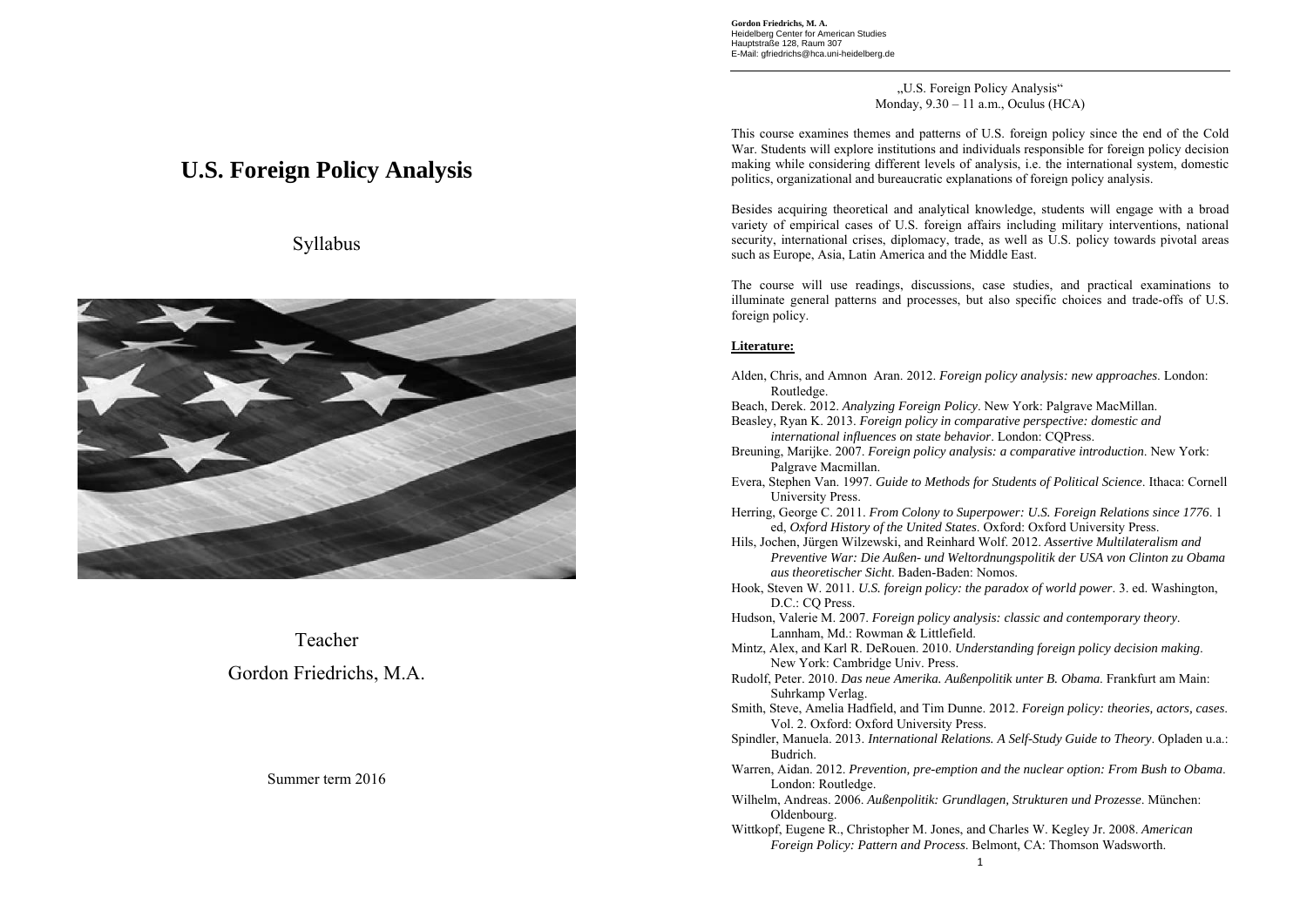#### Course requirements

- 1. **Regular Attendance** all students are required to be present at all classes. If you must excuse yourself from attending a class, please do so not later than **24 hours** prior to class. Two absences are permitted.
- 2. **Class Participation** all students taking the class for a grade will be graded on the quantity and quality of their participation in classroom discussion. For this reason, students must arrive at lectures prepared to discuss all the week's required readings. Students will also be asked to give **a five minute commentary** on one of the presentations.
- 3. **Presentation** all students are required to give a **10-15 min** presentation on a topic of the syllabus. The topics will be handed out in the first week of classes. The Handout will have to be sent to the teacher on **Saturday before class** at the latest. Details about structure and format of the presentation are accessible on Prof. Harnisch's webpage: http://www.uni-heidelberg.de/fakultaeten/wiso/ipw/mitarbeiter/harnisch/lehre/leitfaden.html.
- 4. Writing Assignment each student will complete **two writing assignments**:
- I. **Two response papers**. Response papers cover the required readings, summarize key findings, and discuss differences or novel arguments brought forth in the articles. Students can choose which week they want to cover, everything between week 3 and week 10. Response papers are to be 2 to 3 pages long, typed, double-spaced, with oneinch margins, using a 12 point font. Students must hand in a printed-out version at the end of class.
- II. **One case memo**. The memo should examine lessons and/or implications of the chosen case for our understanding of U.S. foreign policy (e.g. the goals, the factors influencing the choices, the tradeoffs, etc.)*.* As you craft your analysis, you will want to consider such things as: presidents and advisers; the nature and challenges of bureaucracy; characteristics of structure and process; working with Congress; and general issues about the foreign policy environment (societal and international). The memo must consist of a minimum of 3 and a maximum of 5 significant lessons. Students can decide on the case they want to cover, either one between week 11 and 14. The memo is to be 3 to 5 pages long, typed, double-spaced, with one-inch margins, using a 12 point font. Students must hand in a printed-out version at the end of class.
- 5. **In-class simulation participation and report**. Students will be divided into groups and assume roles of various actors within U.S. foreign policy making (i.e. National Security Council) in order to devise a policy. Relying on the material we learned in class, previous cases, the required readings, and practical observation, students will need to analyze the costs and benefits of possible solutions when deciding on the most appropriate policy. Each group will present its policy to the class and write a brief report highlighting its response to the crisis. The report must focus on advice to the president-elect on how to manage the policymaking process and deal with the politics of U.S foreign policy effectively. The reports are to be 3 to 5 pages long, typed, double-spaced, with one-inch margins, using a 12 point font. Students must hand in a printed-out version at the end of class.

**Gordon Friedrichs, M. A.**  Heidelberg Center for American Studies Hauptstraße 128, Raum 307 E-Mail: gfriedrichs@hca.uni-heidelberg.de

#### Office hours / Presentation discussion

- 1. Office hours are **Tuesdays, 9 to 10 a.m.** (room 307, HCA).
- 2. Every student is asked to see me <u>at least one week prior</u> to his/her presentation date. You are expected to prepare the required reading and a preliminary structure of your presentation, including a research question.

#### Moodle / Required reading

Students can access the required reading digitally via the Moodle E-learning platform (http://elearning2.uni-heidelberg.de).

#### **For legal reasons it is forbidden to share the Moodle password with others who are not participants of this course!**

In addition, students have the option to purchase a "reader" with all the required readings at the copy center "Peker" at the Marstallstraße 11a.

#### Semesterapparat

A "Handapparat" is arranged at the Campus library in Bergheim. You can find the Handapparat (**number 909**) on the first floor of the library, right-handed, next to the stairs.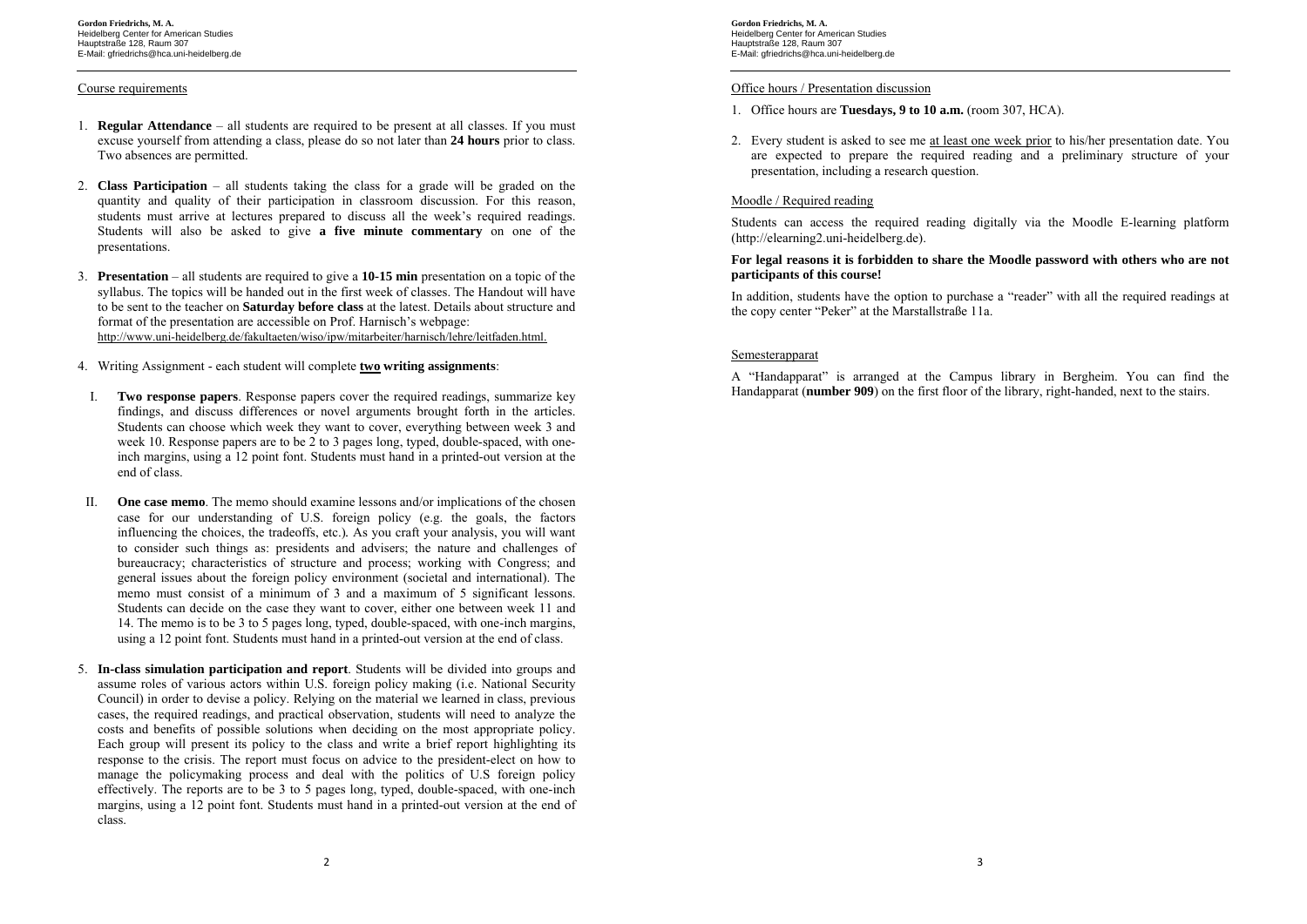**Gordon Friedrichs, M. A.**  Heidelberg Center for American Studies Hauptstraße 128, Raum 307 E-Mail: gfriedrichs@hca.uni-heidelberg.de

#### Course outline Week Date Topic 1 April 18 Introduction 2 April 25 What is Foreign Policy Analysis and what to do with it? Theories of foreign policy 3 May 2 **no class due to an internal search committee meeting**  4 May 9 Realism & Liberalism 5 May 16 **Statutory holiday: Pfingstmontag** 6 May 23 Constructivism The politics of U.S. foreign policy 7 May 30 Executive power and presidential leadership 8 June 6 Bureaucratic politics 9 June 13 Power of the Congress 10 June 20 Public opinion & the media Empirical cases 11 June 27 Case study I: Iraq intervention 2003 12 July 4 Case study II: U.S.-Israel relations 13 July 11 Case study III: Re-opening to Cuba 14 July 18 Case study IV: Russia & Ukraine 15 July 25 Simulation game: East China Sea Week 1 (April 18) Introduction Required reading: Wittkopf, Eugene R., Christopher M. Jones, and Jr. Charles W. Kegley. 2008. "Principle, Power, and Pragmatism: The Goals of American Foreign Policy in Historical Perspective." In *American Foreign Policy: Pattern and Process*, 29-74. Belmont, CA: Thomson Wadsworth. Further reading: Carlsnaes, Walter. 2013. "Foreign Policy." In *Handbook of International Relations*, edited by Walter Carlsnaes, Thomas Risse and Beth A. Simmons, 298-325. Los Angeles: Sage. Christie, Kenneth. 2008. *United States foreign policy and national identity in the 21st century*, *Routledge studies in US foreign policy*. London, New York: Routledge. Hastedt, Glenn P. 2011. *American Foreign Policy*. Boston: Longman. Hook, Steven W., and Christopher M. Jones. 2012. *Routledge Handbook of American Foreign Policy*. New York: Taylor & Francis. Jr., Robert J. Pauly. 2010. *The Ashgate research companion to US foreign policy*. Farnham, England: Burlington. Kaufman, Joyce P. 2006. *A Concise History of U.S. Foreign Policy*. Oxford: Rowman & Littlefield. Quinn, Adam. 2010. *US Foreign Policy in context: National ideology from the founders to the Bush doctrine*. New York: Routledge. Rosenau, James N. 1971. "Scientific Study of Foreign Policy." In. New York: Free Press. Smith, Steve. 1987. "Foreign Policy Analysis and International Relations." *Millennium: Journal of International Studies* no. 16 (2):345-348. Snyder, Jack. 2004. "One World, Rival Theories." *Foreign Policy* no. 145:52-62. Snyder, Richard C., H.W. Bruck, and Burton Sapin. 2002. *Foreign Policy Decision-Making (Revisited)*. New York: Palgrave. Walt, Stephen. 1998. "International Relations: One World, Many Theories." *Foreign Policy*: 29-35. Walt, Stephen M. 2005. "The Relationship between Theory and Policy in International

**Gordon Friedrichs, M. A.**  Heidelberg Center for American Studies Hauptstraße 128, Raum 307 E-Mail: gfriedrichs@hca.uni-heidelberg.de

Relations." *Annual Review of Political Science* no. 8:23-48.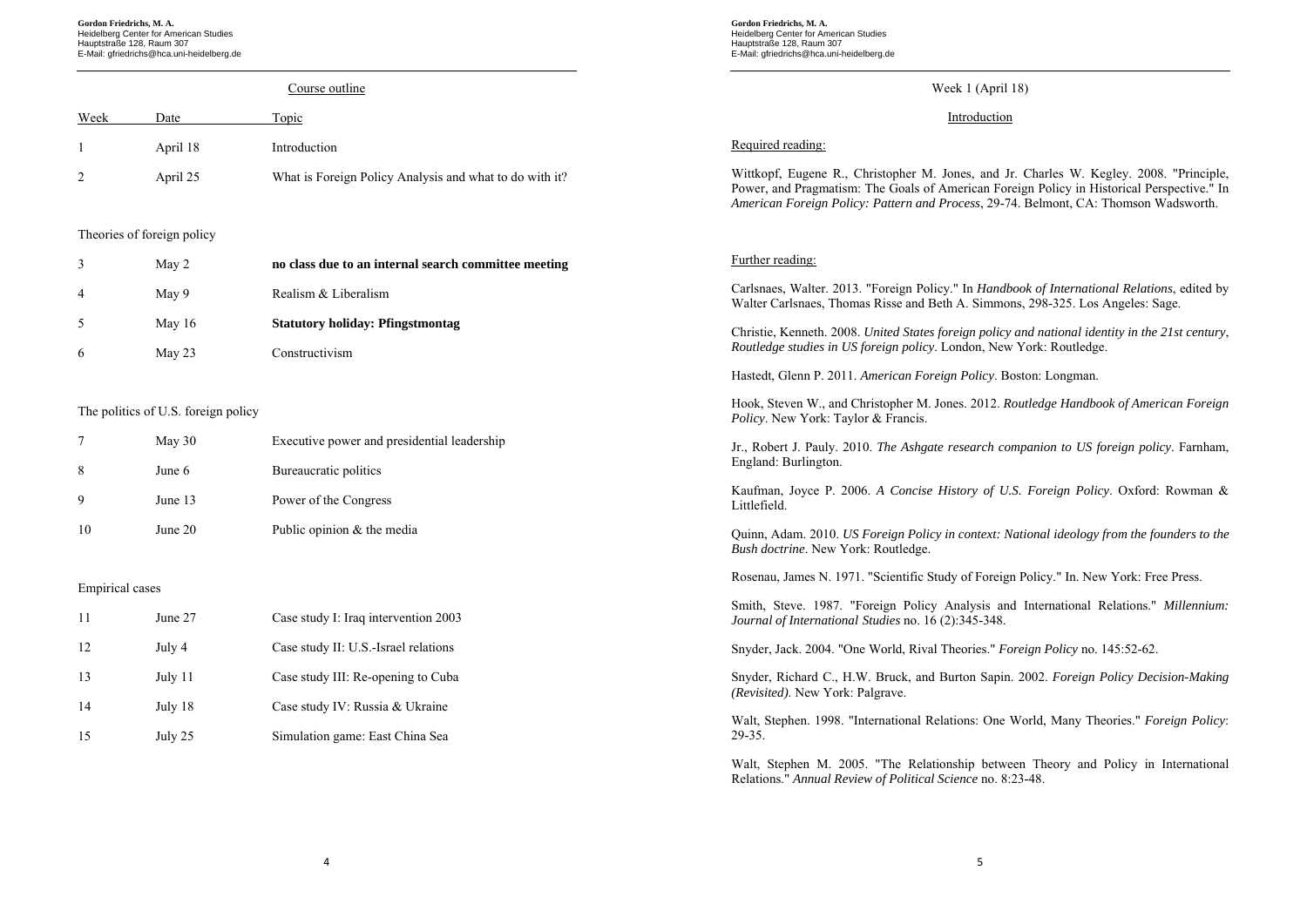#### Week 2 (April 25)

#### What is Foreign Policy Analysis and what to do with it?

#### Required reading:

Breuning, Marijke. 2007. "Why study Foreign Policy comparatively." In *Foreign Policy Analysis: A Comparative Introduction*, 1-26. New York: Palgrave MacMillan.

Hudson, Valerie M. 2007. "Introduction: The Situation and Evolution of Foreign Policy Analysis: A Road Map." In *Foreign Policy Analysis: Classic and Contemporary Theory*, 3- 33. Lanham: Rowman & Littlefield.

#### Further reading:

Buzan, Barry. 1994. *The Levels of Analysis Problem in IR Reconsidered*. Edited by Ken

Booth and Steve Smith, *International Relations Theory Today*. London: Polity Press.

Hill, Christopher. 2003. *The Changing Politics of Foreign Policy*. New York: Palgrave.

Holsti, Ole R. 1989. "Models of International Relations and Foreign Policy." *Diplomatic History* no. 13 (1):15-43.

Hudson, Valerie M. 2012. "The History and evolution of Foreign Policy Analysis." In *Foreign policy: theories, actors, cases*, edited by Steve Smith, Amelia Hadfield and Tim Dunne, 13-34. Oxford: Oxford University Press.

Maoz, Zeev. 1990. "National Choices and International Processes." In. New York: Cambridge University Press.

Neack, Laura. 2013. *The New Foreign Policy: Power Seeking in a Globalized Era*. 3 ed. Lanham: Rowman & Littlefield.

Rosenau, James N. 1968. "Comparative Foreign Policy: Fad, Fantasy, or Field?" *International Studies Quarterly* no. 12 (3):296-329.

Singer, J. David. 1961. "The Levels-of-Analysis Problem in International Relations." *World Politics* no. 14 (1):77-92.

Smith, Steve. 1986. "Theories of Foreign Policy: An Historical Overview." *Review of International Studies* no. 12 (1):13-29.

Starr, Harvey. 1988. "Rosenau, Pre-theories, and the Evolution of the Comparative Study of Foreign Policy." *International Interactions* no. 14 (1):3-15.

Waltz, Kenneth N. 1959. *Man, the State, and War*. New York: Columbia University Press.

**Gordon Friedrichs, M. A.**  Heidelberg Center for American Studies Hauptstraße 128, Raum 307 E-Mail: gfriedrichs@hca.uni-heidelberg.de

## Week 4 (May 9)

#### Realism & Liberalism

## Required reading:

Wohlforth, William C. 2012. "Realism and foreign policy." In *Foreign policy: theories, actors, cases*, edited by Steve Smith, Amelia Hadfield and Tim Dunne, 35-53. Oxford: Oxford University Press.

Doyle, Michael C. 2012. "Liberalism and foreign policy." In *Foreign policy: theories, actors, cases*, edited by Steve Smith, Amelia Hadfield and Tim Dunne, 54-77. Oxford: Oxford University Press.

## Further reading:

Beach, Derek. 2012. "System-Level Factors." In *Analyzing Foreign Policy*, 31-57. New York: Palgrave MacMillan.

Elman, Colin. 1996. "Horses for Courses: Why not Neorealist Theories of Foreign Policy." *Security Studies* no. 6 (1):7-53.

Heinze, Eric A. 2008. "The New Utopianism: Liberalism, American Foreign Policy, and the War in Iraq." *Journal of International Political Theory* no. 4 (1):105-125.

Karns, Margaret P., and Karen A. Mingst. 1987. "International Organizations and Foreign Policy: Influence and Instrumentality." In *New Directions in the Study of Foreign Policy*, edited by Charles F. Hermann, Jr. Charles W. Kegley and James N. Rosenau. Boston: Allen & Unwin.

Keohane, Robert O., and Joseph S. Nye. 2011. "Power and Interdependence." In, 3-18. London: Pearson.

Lipson, Charles. 1984. "International Cooperation in Security and Economic Affairs." *World Politics* no. 37:1-23.

Lobell, Steven E., Norrin M. Ripsman, and Jeffrey W. Taliaferro. 2009. *Neoclassical Realism, the State, and Foreign Policy*. Cambridge, MA: Cambridge University Press.

Mearsheimer, John J. 1994. "The False Promise of International Institutions." *International Security* no. 19 (3):5-49.

Morgenthau, Hans. 2005. *A Realist Theory of International Politics*. Edited by Hans J.

Rose, Gideon. 1998. "Neoclassical Realism and Theories of Foreign Policy." *World Politics* no. 51 (1):144-172.

Waltz, Kenneth N. 1988. "The Origins of War in Neorealist Theory." *Journal of Interdisciplinary History* no. 18 (4):615-628.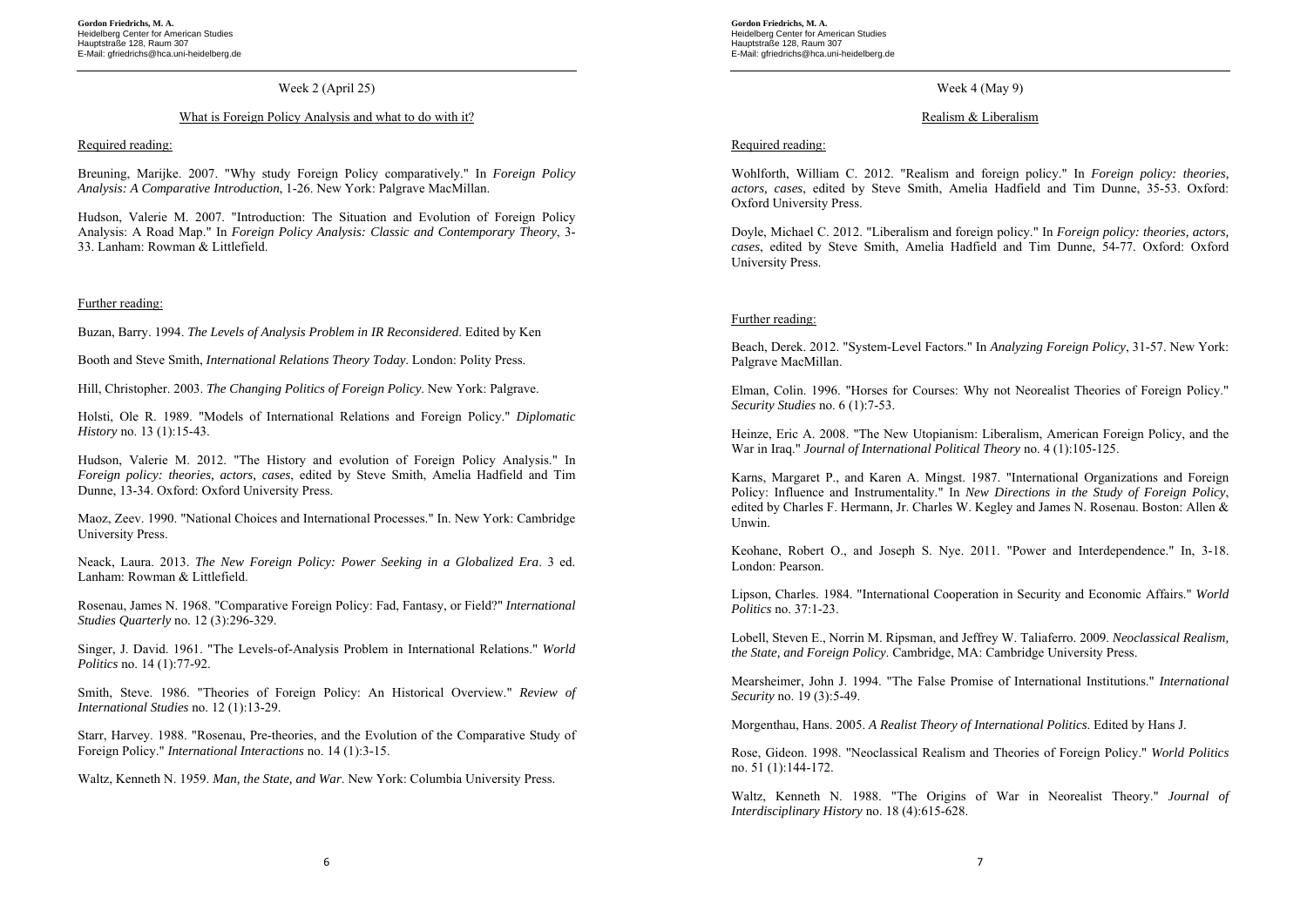## Week 6 (May 23)

#### Constructivism

#### Required reading:

Flockhart, Trine. 2012. "Constructivism and foreign policy." In *Foreign policy: theories, actors, cases*, edited by Steve Smith, Amelia Hadfield and Tim Dunne, 78-93. Oxford: Oxford University Press.

Houghton, David Patrick. 2007. "Reinvigorating the Study of Foreign Policy Decision-Making: Toward a Constructivist Approach." *Foreign Policy Analysis* no. 3 (1):24-45.

#### Further reading:

Cambell, David. 1999. *Writing Security: US Foreign Policy and the Politics of Identity*. Minneapolis, Minnesota: University of Minnesota Press.

Checkel, Jeffrey. 1998. "The Constructivist Turn in International Relations Theory." *World Politics* no. 50 (2):324-348.

Checkel, Jeffrey T. 2008. "Constructivism and foreign policy." In *Foreign Policy Theories, Actors, Cases*, edited by Steve Smith, 71-82. Oxford: Oxford University Press.

Doty, Roxanne Lynn. 1993. "Foreign Policy as Social Construction." *International Studies Quarterly* no. 37 (2):297-320.

Goldstein, J., and R. O Keohane. 1993. *Ideas and Foreign Policy: Beliefs, Institutional and Political Change*. Ithaca: Cornell University Press.

Jervis, Robert. 1979. *Perceptions and Misperceptions in International Politics*. Princeton: Princeton University Press.

Katzenstein, Peter. 1996. *The Culture of National Security: Norms and Identity in World Politice*. New York: Columbia University.

Kowert, P. 2001. "Toward A Constructivist Theory of Foreign Policy." In *Foreign Policy in A Constructed World*, edited by V. Kubalkova. London & New York: M. E. Sharpe.

Schonberg, Karl K. 2009. *Constructing 21st Century U.S. Foreign Policy: Identity, Ideology, and America's World Role in a New Era*. New York: Palgrave Macmillan.

Smith, Steve. 2001. "Foreign Policy Is What States Make of It." In *Foreign Policy in A Constructed World*, edited by V. Kubalkova. London & New York: M. S. Sharpe.

Wendt, Alexander. 1992. "Anarchy is what states make of it." *International Organization* no. 46 (2):391-425.

Wendt, Alexander. 1995. "Constructing International Politics." *International Security* no. 20  $(1):71-81.$ 

**Gordon Friedrichs, M. A.**  Heidelberg Center for American Studies Hauptstraße 128, Raum 307 E-Mail: gfriedrichs@hca.uni-heidelberg.de

Week 7 (May 30)

#### Executive power and presidential leadership

## Required reading:

Breuning, Marijke. 2007. "How leaders make sense of the world." In *Foreign Policy Analysis: A Comparative Introduction*, 53-84. New York: Palgrave MacMillan.

Wittkopf, Eugene R., Christopher M. Jones, and Jr. Charles W. Kegley. 2008. "Presidential Preeminence in Foreign Policy Making." In *American Foreign Policy: Pattern and Process*, 327-366. Belmont, CA: Thomson Wadsworth.

#### Further reading:

George, Alexander L., and Juliette L. George. 1998. *Presidential Personality & Performance*. Boulder, CO: Westview.

Greenstein, Fred I. 2009. *The Presidential Difference: Leadership Style from FDR to Barack Obama*. Vol. 3. Princeton: Princeton University Press.

Hermann, Margaret G. 1980. "Explaining Foreign Policy Behavior Using the Personal Characteristics of Political Leaders." *International Studies Quarterly* no. 24 (1):7-46.

Kowert, Paul A. 2002. *Groupthink or Deadlock: When Do Leaders Learn from Their Advisors?* Albany: State University of New York Press.

Mintz, Alex, and Karl DeRouen Jr. 2010. *Understanding Foreign Policy Decision Making*. Cambridge: Cambridge University Press.

Mitchell, David. 2005. "Centralizing Advisory Systems: Presidential Influence and the U.S. Foreign Policy Decision-Making Process." *Foreign Policy Analysis* no. 1 (2):181-206.

Nelson, Michael. 2008. "Person and Office: Presidents, the Presidency, and Foreign Policy." In *The Domestic Sources of American Foreign Policy: Insights and Evidence*, edited by

Eugene Wittkopf and James McCormick, 159-167. Lanham, MD: Rowman & Littlefield.

Pfiffner, James P. 2011. "Decision Making in the Obama White House." *Presidential Studies Quarterly* no. 41 (2):244–262.

Rhodes, R.A.W., and Paul 't Hart. 2014. *Oxford Handbook of Political Leadership*. Oxford, UK: Oxford University Press.

Rosati, Jerel, and James Scott. 2011. "Presidential Power and Leadership." In *The Politics of United States Foreign Policy*, 56-94. Cengage Learning.

Stein, Janice Gross. 2008. "Foreign policy decision-making: rational, psychological, and neurological models." In *Foreign Policy Theories, Actors, Cases*, edited by Steve Smith et al. Oxford: Oxford University Press.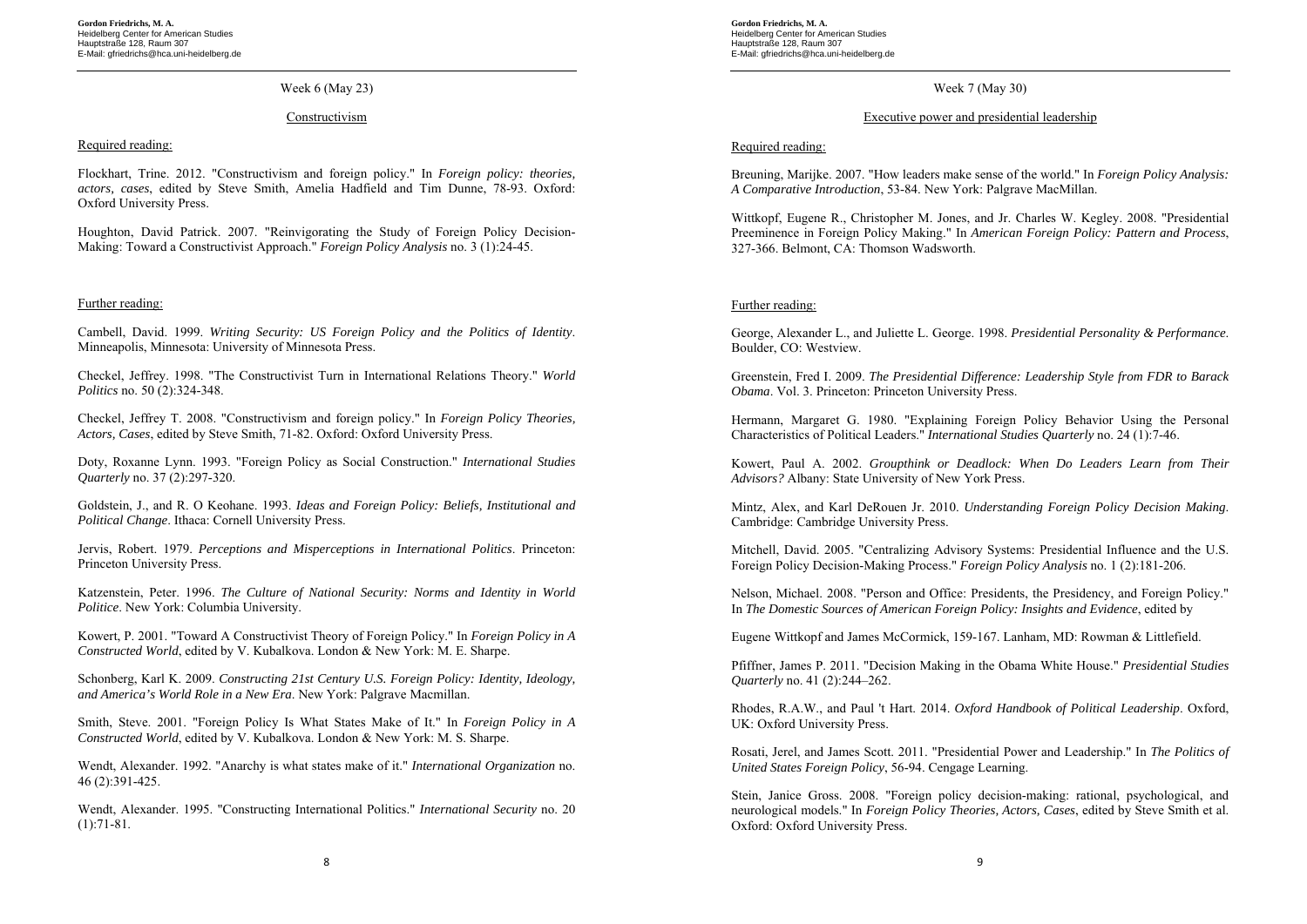#### Week 8 (June 6)

#### Bureaucratic politics

#### Required reading:

Allison, Graham. 2008. "The Cuban Missile Crisis." In *Foreign Policy Theories, Actors, Cases*, edited by Steve Smith et al., 207-228. Oxford: Oxford University Press.

Wittkopf, Eugene R., Christopher M. Jones, and Jr. Charles W. Kegley. 2008. "The Foreign Policy Bureaucracy and Foreign Policy Making." In *American Foreign Policy: Pattern and Process*, 367-412. Belmont, CA: Thomson Wadsworth.

#### Further reading:

Allison, Graham. 1969. "Conceptual Models and the Cuban Missile Crisis." *American Political Science Review* no. 63 (3):689–718.

Allison, Graham. 1971. *Essence of Decision. Explaining the Cuban Missile Crisis*. New York: HarperCollins.

Art, Robert. 1973. "Bureaucratic Politics and American Foreign Policy: A Critique." *Policy Sciences* no. 4 (4):467–490.

Bendor, Jonathan, and Thomas H. Hammond. 1992. "Rethinking Allison's Models." *American Political Science Review* no. 86 (2):301–322.

Breuning, Marijke. 2007. "Leaders are not alone: The Role of Advisors and Bureaucracies." In *Foreign Policy Analysis: A Comparative Introduction*, 85-113. New York: Palgrave MacMillan.

Freedman, Lawrence. 1976. "Logic, Politics and Foreign Policy Processes: A Critique of the Bureaucratic Politics Model." *International Affairs* no. 52 (3):434–449.

Halperin, Morton H., Priscilla A. Clapp, and Arnold Kanter. 2006. *Bureaucratic politics and foreign policy*. Vol. 2. Washington, D.C.: Brookings Institution Press.

Hoyt, Paul D. 2000. "Bureaucratic Politics and the Foreign Policy Process: The Missing Element of Process." *The Journal of Political Science* no. 28:1-20.

Jones, Christopher M. 2010. "Bureaucratic Politics and Organizational Process Models." In *The International Studies Encyclopedia*, edited by Robert A. Denemark, 151-168. Malden, MA: John Wiley and Sons.

Krasner, Stephen D. 1972. "Are Bureaucracies Important? (Or Allison Wonderland)." *Foreign Policy* no. 7:159–179.

Rosati, Jerel, and James Scott. 2011. "Bureaucracy, Presidential Management, and the National Security Council." In *The Politics of United States Foreign Policy*, 95-126. Cengage Learning.

**Gordon Friedrichs, M. A.**  Heidelberg Center for American Studies Hauptstraße 128, Raum 307 E-Mail: gfriedrichs@hca.uni-heidelberg.de

Week 9 (June 13)

#### Power of the Congress

## Required reading:

Rosati, Jerel, and James Scott. 2011. "Congress and Interbranch Politics." In *The Politics of United States Foreign Policy*, 291-326. Cengage Learning.

Kupchan, Charles, and Peter Trubowitz. 2007. "Dead Center The Demise of Liberal Internationalism in the United States." *International Security* no. 32 (2):7-44.

#### Further reading:

Breuning, Marijke. 2007. "Leaders in Context I: Domestic constraints on Foreign Policy Making." In *Foreign Policy Analysis: A Comparative Introduction*, 115-139. New York: Palgrave MacMillan.

Carter, Ralph G., and James M. Scott. 2009. *Choosing to lead: Understanding Congressional foreign policy entrepreneurs*. Durham, London: Duke University Press.

Chaudoin, Stephen, Helen V. Milner, and Dustin H. Tingley. 2010. "The Center Still Holds Liberal Internationalism Survives." *International Security* no. 35 (1):75-94.

Hersman, Rebecca K.C. 2000. *Friends and Foes: How Congress and the President Really Make Foreign Policy*. Washington, D.C.: Brookings.

Jacobson, Gary C. 2011. "Legislative Success and Political Failure: The Public's Reaction to Barack Obama's Early Presidency." *Presidential Studies Quarterly* no. 41 (2):220–243.

Kriner, Douglas L. 2010. *After the Rubicon: Congress, Presidents, and the Politics of Waging War*. Chicago: University of Chicago Press.

Lindsay, James M. 2008. "The Shifting Pendulum of Power: Executive-Legislative Relations on American Foreign Policy." In *The Domestic Sources of American Foreign Policy: Insights and Evidence*, edited by Eugene Wittkopf and James McCormick, 199-211. Lanham, MD: Rowman & Littlefield Publishers.

Moravcsik, Andrew. 1997. "Taking Preferences Seriously: A Liberal Theory of International Politics." *International Organization* no. 51 (4):513-553.

Putnam, Robert. 1988. "Diplomacy and Domestic Politics." *International Organization* no. 42:427-460.

Snow, Donald. 2004. *United States Foreign Policy: Politics Beyond the Water's Edge*: Thomas Wadsworth: Belmont.

Wittkopf, Eugene R., Christopher M. Jones, and Jr. Charles W. Kegley. 2008. "The Congress and Foreign Policy Making." In *American Foreign Policy: Pattern and Process*, 413-451. Thomson Wadsworth.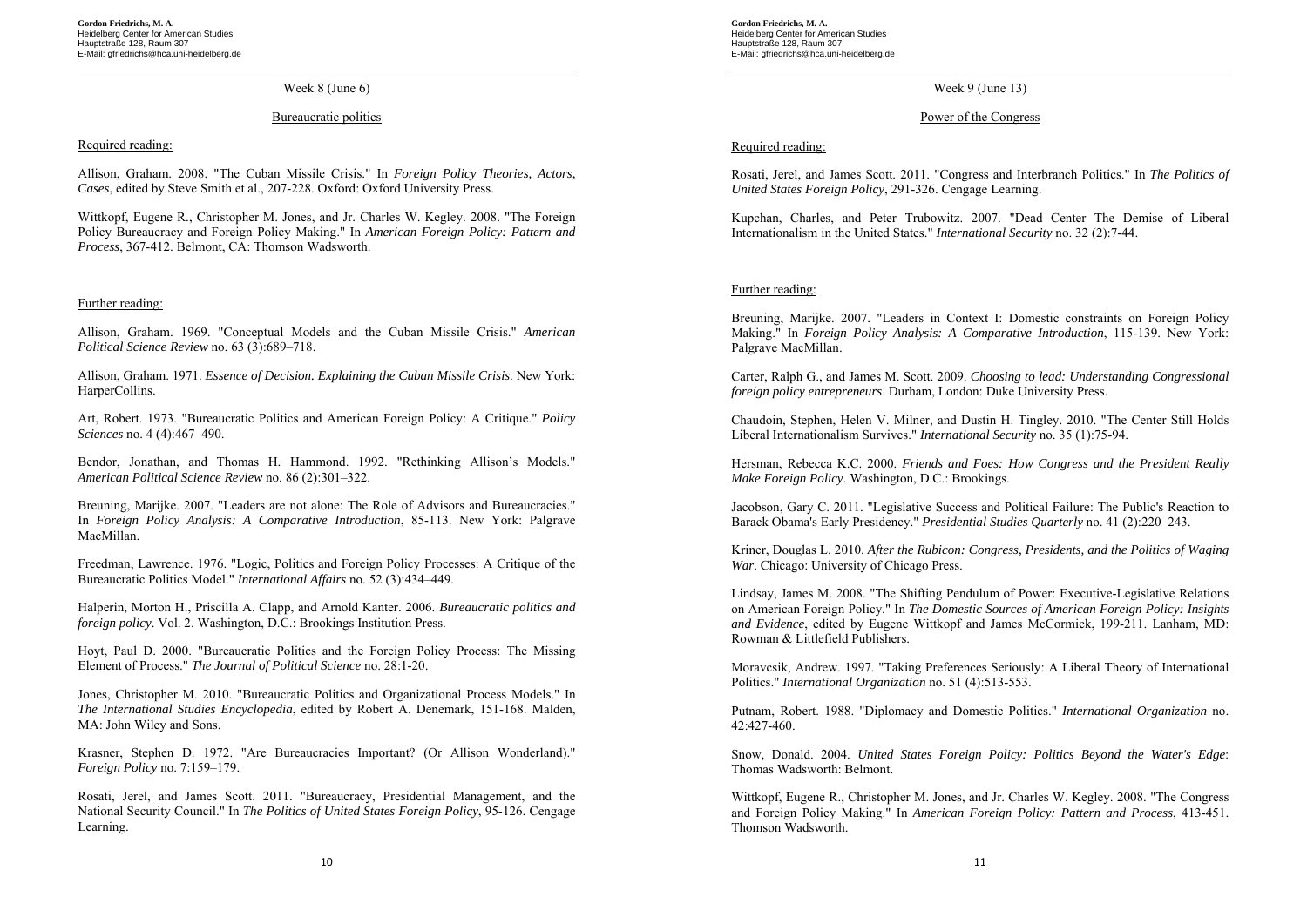#### Week 10 (June 20)

#### Public opinion & the Media

#### Required reading:

Rosati, Jerel, and James Scott. 2011. "The Public and its Beliefs." In *The Politics of United States Foreign Policy*, 328-361. Cengage Learning.

Robinson, Piers. 2012. "The role of media and public opinion." In *Foreign Policy Theories, Actors, Cases*, edited by Steve Smith et al., 168-187. Oxford: Oxford University Press.

#### Further reading:

Drezner, Daniel W. 2008. "The Realist Tradition in American Public Opinion." *Perspectives on Politics* no. 6 (1):51-70.

Foyle, Douglas C. 1999. *Counting the Public In: Presidents, Public Opinion, and Foreign Policy*. New York: Columbia University Press.

Gelpi, Christopher, Peter D. Feaver, and Jason Reifler. 2009. *Paying the Human Costs of War: American Public Opinion and Casualties in Military Conflicts*. Princeton, NJ: Princeton University Press.

Holsti, Ole R. 2002. "Public Opinion and Foreign Policy." In *Eagle Rules? Foreign Policy and American Primacy in the Twenty-First Century*, edited by Robert J. Lieber, 16-46. Upper Saddle River: Prentice Hall.

Jacobs, Lawrence R., and Robert Y. Shapiro. 2005. "Who Influences U.S. Foreign Policy?" *American Political Science Review* no. 99 (1):107-123.

Knecht, Thomas, and M. Stephen Weatherford. 2006. "Public Opinion and Foreign Policy: The Stages of Presidential Decision Making." *International Studies Quarterly* no. 50 (3):705- 27.

McCormick, James M. 2009. "American foreign policy after the Bush administration: Insights from the public." In *New Directions in US Foreign Policy*, edited by Inderjeet Parmar, Linda B. Miller and Mark Ledwidge, 136-149. London, New York: Routledge.

Powlick, Philip J., and Andrew Z. Katz. 1998. "Defining the American Public Opinion/Foreign Policy Nexus." *Mershon International Studies Review* no. 42:29-61.

Risse-Kappen, Thomas R. 1991. "Public Opinion, Domestic Structure, and Foreign Policy in Liberal Democracies." *World Politics* no. 43 (4):479-512.

Wittkopf, Eugene R., Christopher M. Jones, and Jr. Charles W. Kegley. 2008. "Americans' Values, Beliefs, and Preferences: Political Culture and Public Opinion in Foreign Policy." In *American Foreign Policy: Pattern and Process*, 241-282. Belmont, CA: Thomson Wadsworth.

**Gordon Friedrichs, M. A.**  Heidelberg Center for American Studies Hauptstraße 128, Raum 307 E-Mail: gfriedrichs@hca.uni-heidelberg.de

#### Week 11 (June 27)

#### Case study I: Iraq intervention 2003

### Required reading:

Lantis, Jeffrey S., and Eric Moskowitz. 2014. "Executive Decisions and Preventive War: Strategies of Intervention and Withdrawal in Iraq (2003-2011)." In *Contemporary Cases in U.S. Foreign Policy: From Terrorism to Trade*, edited by Ralph G. Carter, 66-101. Washington, D.C.: CQ Press.

Houghton, David Patrick. 2013. "Into Iraq: A War of Choice." In *The Decision Point: Six cases in U.S. Foreign Policy Decision Making*, 218-247. New York, Oxford: Oxford University Press.

#### Further reading:

Biddle, Stephen, Jeffrey A. Friedman, and Jacob N. Shapiro. 2012. "Testing the Surge: Why Did Violence Decline in Iraq in 2007?" *International Security* no. 37 (1):7–40.

Byman, Daniel. 2008. "An Autopsy of the Iraq Debacle: Policy Failure or Bridge Too Far?" *Security Studies* no. 17 (4):599-643.

Feaver, Peter D. 2011. "The Right to Be Right – Civil-Military Relations and the Iraq Surge Decision." *International Security* no. 35 (4):87-125.

Gordon, Michael R., and Bernard E. Trainor. 2012. *The Endgame: The inside story of the struggle for Iraq, from George W. Bush to Barack Obama*. New York: Pantheon Books.

Haass, Richard N., and Martin Indyk. 2009. "Beyond Iraq - A New U.S. Strategy for the Middle East." *Foreign Affairs* no. 88 (1):41-58.

Harvey, Frank P. 2012. "President Al Gore and the 2003 Iraq War: A Counterfactual Test of Conventional "Wisdom"." *Canadian Journal of Political Science* no. 45 (1):1-32.

Jacobson, Gary C. . 2010. "A Tale of Two Wars: Public Opinion on the U.S. Military Interventions in Afghanistan and Iraq." *Presidential Studies Quarterly* no. 40 (4):585–610.

Maley, William. 2013. "The 'Americanization' of democratic theory: Some lessons from Iraq and Afghanistan." In *American democracy promotion in the changing Middle East: From Bush to Obama*, edited by Shahram Akbarzadeh et al., 27-44. London: Routledge.

Pollack, Kenneth M., and Irena L. Sargsyan. 2010. "The Other Side of the COIN: Perils of Premature Evacuation from Iraq." *The Washington Quarterly* no. 33 (2):17-32.

Schmidt, Brian C., and Michael C. Williams. 2008. "The Bush Doctrine and the Iraq War: Neoconservatives Versus Realists." *Security Studies* no. 17:191-220.

Snow, Donald. 2015. "Iraq: Making the Best of the Aftermath of a Controversial War and Occupation". In *Cases in International Relations*, 5th edition, edited by Donald Snow, 153- 178, Boston: Pearson.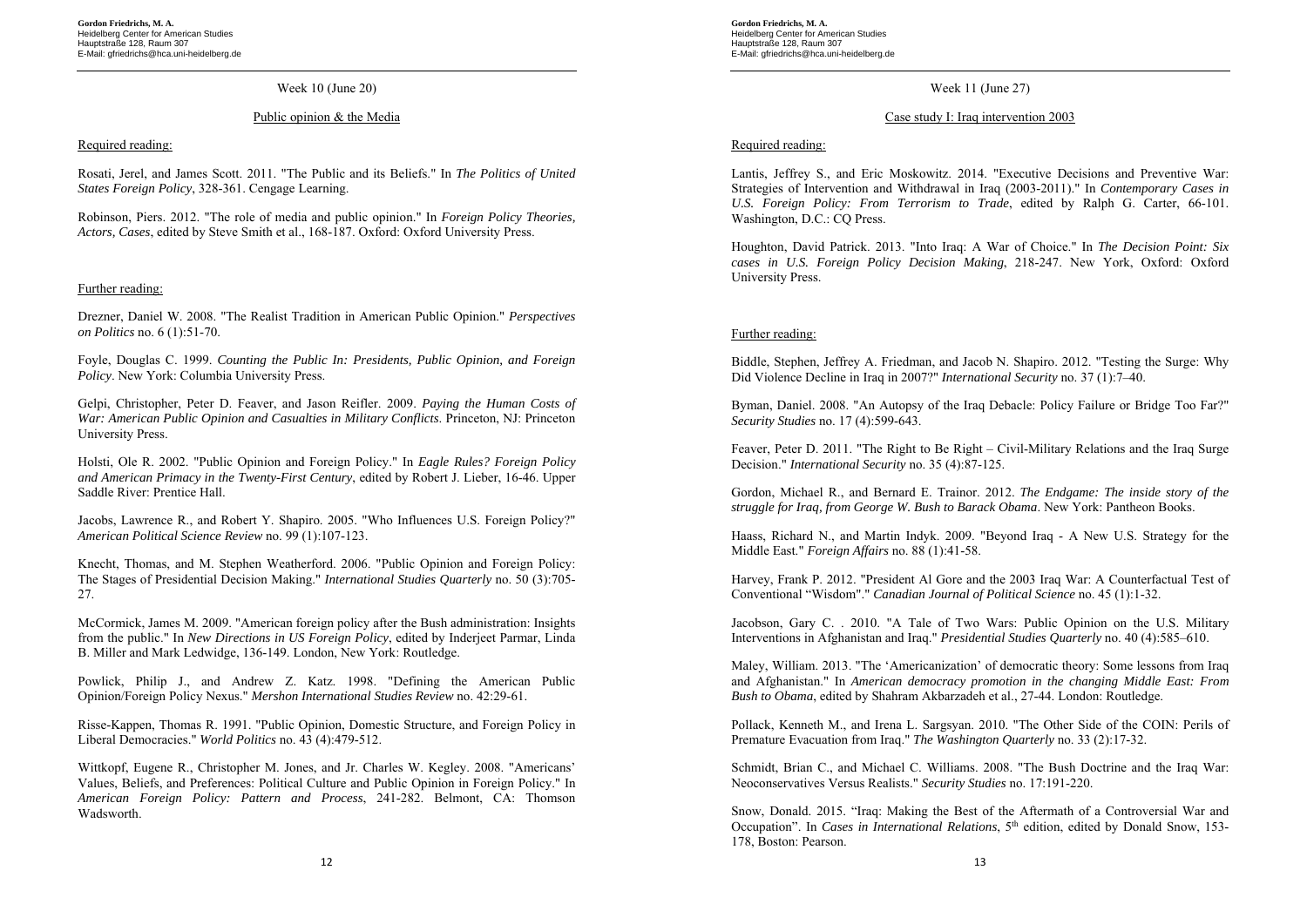#### Week 12 (July 4)

#### Case study II: U.S.-Israel relations

#### Required reading:

Mearsheimer, John J., and Stephen M. Walt. 2006. "The Israel Lobby and U.S. Foreign Policy." *Middle East Policy* XIII: 29-87.

Judis, John B. 2015. The Breakup: The Slow Demise of U.S. Bipartisan Support for Israel. http://www.foreignaffairs.com/articles/143205/john-b-judis/the-breakup.

#### Further reading:

Koplow, Michael J. 2011. "Value Judgment: Why Do Americans Support Israel?" *Security Studies* no. 20 (2):266-302.

Kurtzer, Daniel, Scott B. Lasensky, and William B. Quandt. 2013. *The Peace Puzzle: America's Quest for Arab-Israeli Peace*. Ithaca: Cornell University Press.

Mahle, Melissa Boyle. 2005. "A Political-Security Analysis of the Failed Oslo Process." *Middle East Policy* no. 12 (1):79-96.

Mead, Walter Russell. 2008. "The New Israel and the Old: Why Gentile Americans Back the Jewish State." *Foreign Affairs* no. 87 (4):28-46.

Mearsheimer, John, and Stephen Walt. 2007. "What is the Israel Lobby?" In *The Israel Lobby and U.S. Foreign Policy*, 111-150. New York: Farrar, Straus and Giroux.

Petras, James. 2014. *The Politics of Empire: The US, Israel and the Middle East* Atlanta: Clarity Press.

Quandt, William B. 2005. *Peace Process*. Washington, D.C. and Berkeley: The Brookings Institution Press and the University of California Press.

Robert J. Lieber. 2008. "America and Israel after 60 Years." *Demokratiya* no. 13:148-155.

Siniver, Asaf. 2011. "Change Nobody Believes In: Obama and the Israeli-Palestinian Conflict." *Diplomacy & Statecraft* no. 22 (4).

Tov, Yaacov Bar Siman. 1998. "The United States and Israel since 1948: A <sup>ʺ</sup>Special Relationship?" *Diplomatic History* no. 22 (2):231 ‐ 262.

Waxman, Dov. 2010. "The Israel Lobbies: A Survey of the Pro-Israel Community in the United States." *Israel Studies Forum* no. 25 (1):5–28.

Waxman, Dov. 2012. "The Real Problem in US-Israeli Relations." *The Washington Quarterly* no. 35 (2):71-87.

Zanotti, Jim. 2015. "Israel: Background and U.S. Relations." *Congressional Research Service*.

**Gordon Friedrichs, M. A.**  Heidelberg Center for American Studies Hauptstraße 128, Raum 307 E-Mail: gfriedrichs@hca.uni-heidelberg.de

#### Week 13 (July 11)

#### Case study III: Re-opening to Cuba

#### Required reading:

Snow, Donald. 2014. "Cuba: Balancing Domestic and International Interests." In *Cases in International Relations*, ed. Donald Snow. Vol. 5. Boston: Pearson. 234-57.

Leogrande, William M. 2015. "Normalizing US–Cuba Relations: Escaping the Shackles of the Past." *International Affairs* 91: 473–88.

#### Further reading:

Domínguez, Jorge I. 2010. *Contemporary US-Latin American Relations: Cooperation or Conflict in the 21st Century?* New York: Routledge.

Hakim, Peter. 2011. "The United States and Latin America: The Neighbourhood Has Changed." *The International Spectator: Italian Journal of International Affairs* 46: 63-78.

Klein, Michael W., and Pavel Vidal. 2016. "Five Steps to Grow the Cuban Economy What the Us and Cuba Can Do in Obama's Final Year." *Atlantic Council*. http://www.atlanticcouncil.org/images/publications/Five\_Steps\_to\_Grow\_the\_Cuban\_Econo my\_FINAL.pdf

Lowenthal, Abraham F. 2011. "The Obama Administration and the Americas." In *Shifting the Balance: Obama and the Americas*, ed. Abraham F. Lowenthal. Washington, D.C.: Brookings Institution Press. 1-28.

McPherson, Alan L. 2006. *Intimate Ties, Bitter Struggles: The United States and Latin America since 1945*. Washington, D.C.: Potomac Books.

Rennack, Dianne E., and Mark P. Sullivan. 2015. "Cuba Sanctions: Legislative Restrictions Limiting the Normalization of Relations." *Congressional Research Service*.

Salazar, Luís Suárez. 2011. "Obama's ''Smart Strategies'' against Latin America and the Caribbean: Continuities and Changes." *Latin American Perspectives* 38: 73-92.

Schoultz, Lars. 2009. *That Infernal Little Cuban Republic: The United States and the Cuban Revolution*. Chapel Hill: The University of North Carolina Press.

Smith, Peter H. 2008. *Talons of the Eagle: Latin America, the United States, and the World*. Vol. 3. Oxford: Oxford University Press.

Sullivan, Mark P. 2016. "Cuba: Issues for the 114th Congress." *Congressional Research Service*.

Williams, Marc Eric. 2012. *Understanding U.S.-Latin American Relations. Theory and History*. New York et al.: Routledge.